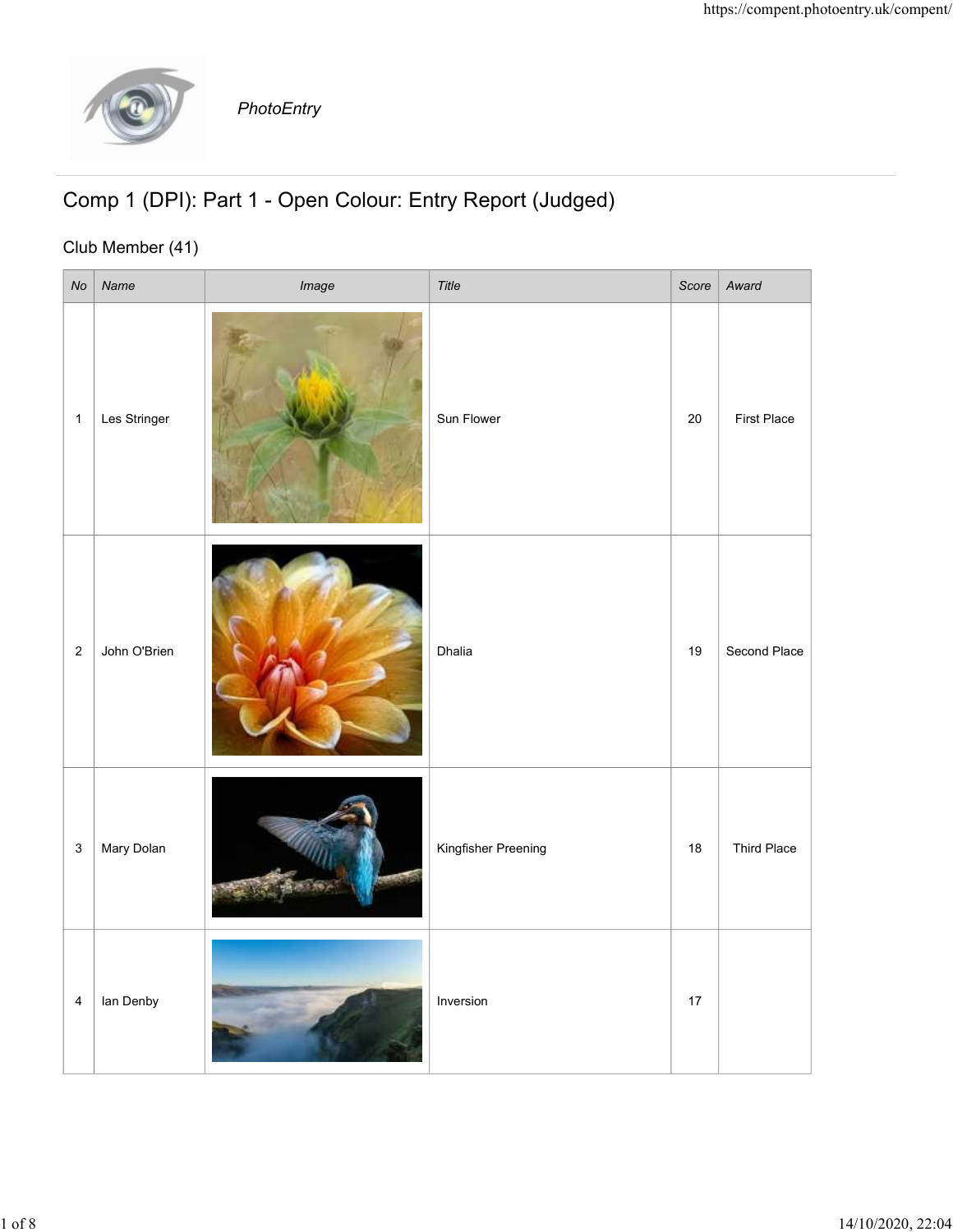|                  |                  |       |                                |      | https://compent.photoentry.uk/compent/ |
|------------------|------------------|-------|--------------------------------|------|----------------------------------------|
|                  | $No$ Name        | Image | Title                          |      | Score   Award                          |
| $\overline{5}$   | David Higton     | ъ.    | Black Hmong children playing   | 17   |                                        |
| $\,6\,$          | Chris Hills      |       | The Scallop on Aldeburgh Beach | $17$ |                                        |
| $\boldsymbol{7}$ | Michael Hilton   |       | Sunset, Two Jack Lake          | 17   |                                        |
| $\bf8$           | David Royle<br>۰ |       | Rydal Water                    | $17$ |                                        |
| $\boldsymbol{9}$ | David Royle      |       | Dancing Dandy Lion             | $17$ |                                        |
|                  | 10 Gary Schultz  | >15   | Japanese Anemone               | 17   |                                        |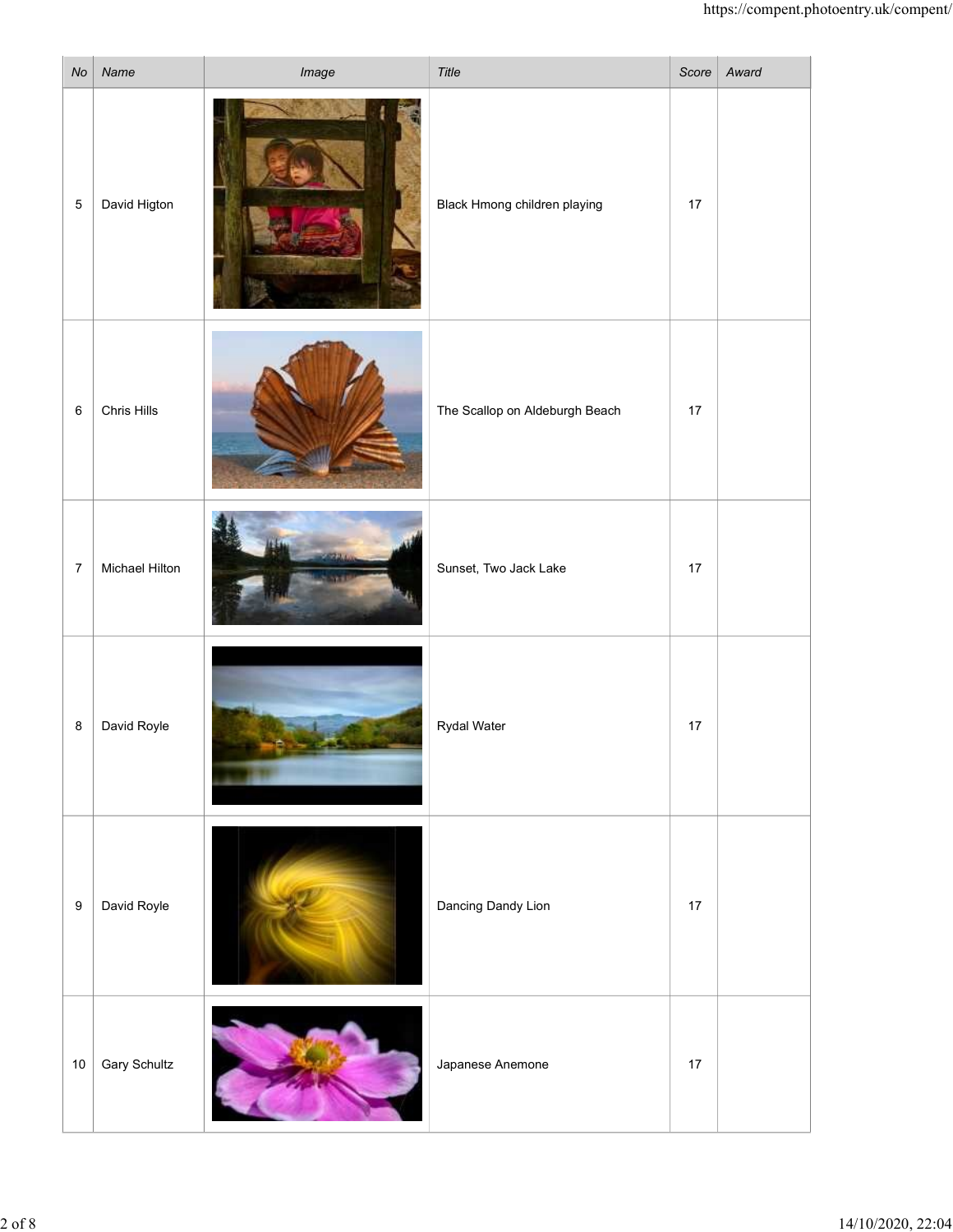|    |                      |       |                                           |    | https://compent.photoentry.uk/compent/ |
|----|----------------------|-------|-------------------------------------------|----|----------------------------------------|
| No | Name                 | Image | Title                                     |    | Score   Award                          |
|    | 11   Hilary Carr     |       | All Eyes on You                           | 16 |                                        |
| 12 | Adrian Hazeldine     |       | In the zone                               | 16 |                                        |
| 13 | David Higton         |       | Boathouse at dawn                         | 16 |                                        |
| 14 | <b>Stuart Martin</b> |       | 1 Callanish standing stones Isle of Lewis | 16 |                                        |
| 15 | Steve Sparkes        |       | Vyrnwy Dawn                               | 16 |                                        |
| 16 | Steve Sparkes        |       | Eskdale Sunrise                           | 16 |                                        |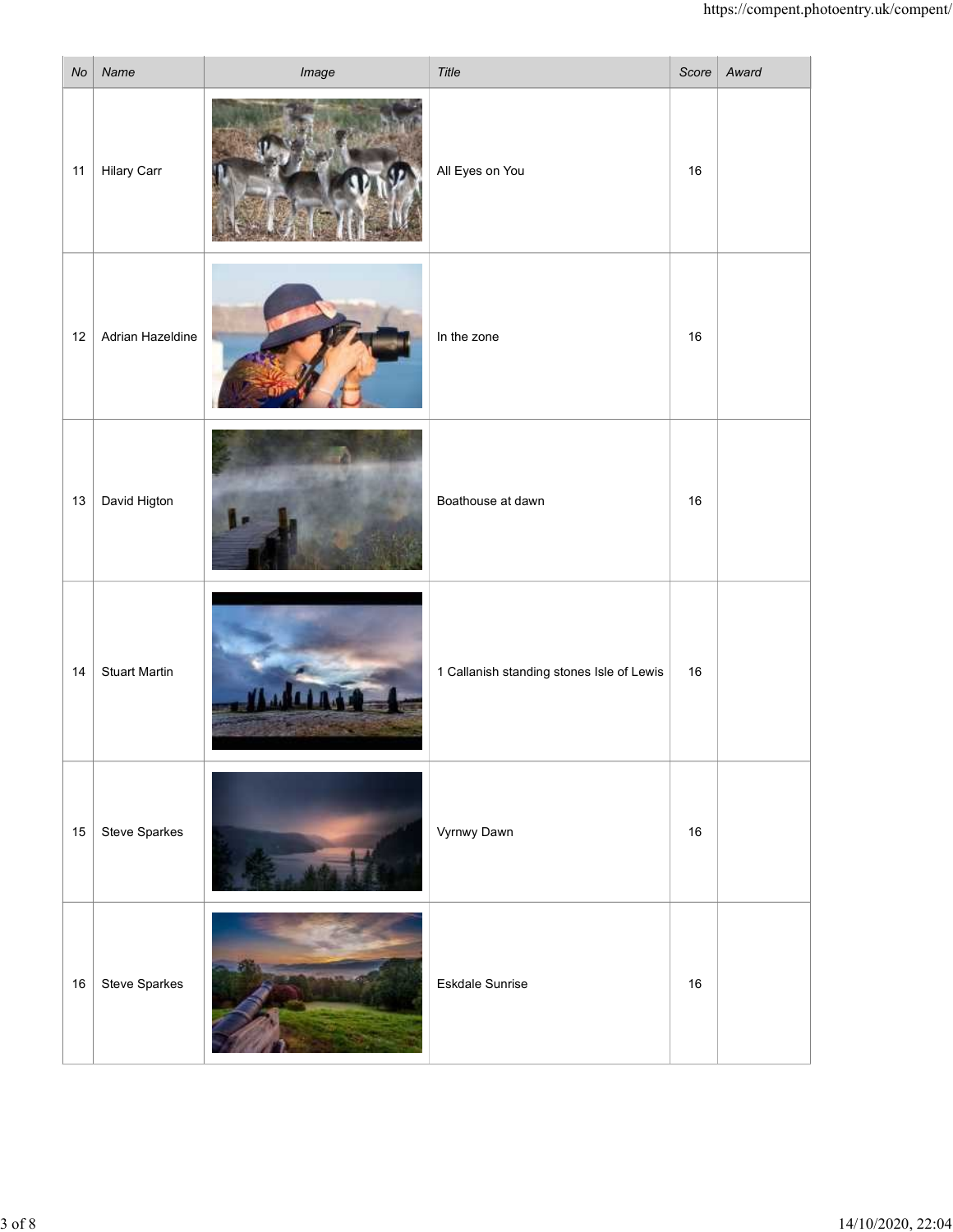|    |                      |                          |                               |        | https://compent.photoentry.uk/compent/ |
|----|----------------------|--------------------------|-------------------------------|--------|----------------------------------------|
|    | $No$ Name            | Image                    | Title                         |        | Score   Award                          |
| 17 | Jan Barlow           |                          | Small tortoiseshell butterfly | $15\,$ |                                        |
| 18 | Margaret Green       |                          | High Tide at New Brighton     | 15     |                                        |
|    | 19 David Hardy       |                          | But is it art                 | $15\,$ |                                        |
| 20 | Chris Hills          |                          | Kiss under the rainbow        | $15\,$ |                                        |
| 21 | <b>Stuart Martin</b> |                          | 2 Ruined house Isle of Lewis  | 15     |                                        |
| 22 | John O'Brien         | $\overline{\phantom{a}}$ | <b>Teddy Boys</b>             | $15\,$ |                                        |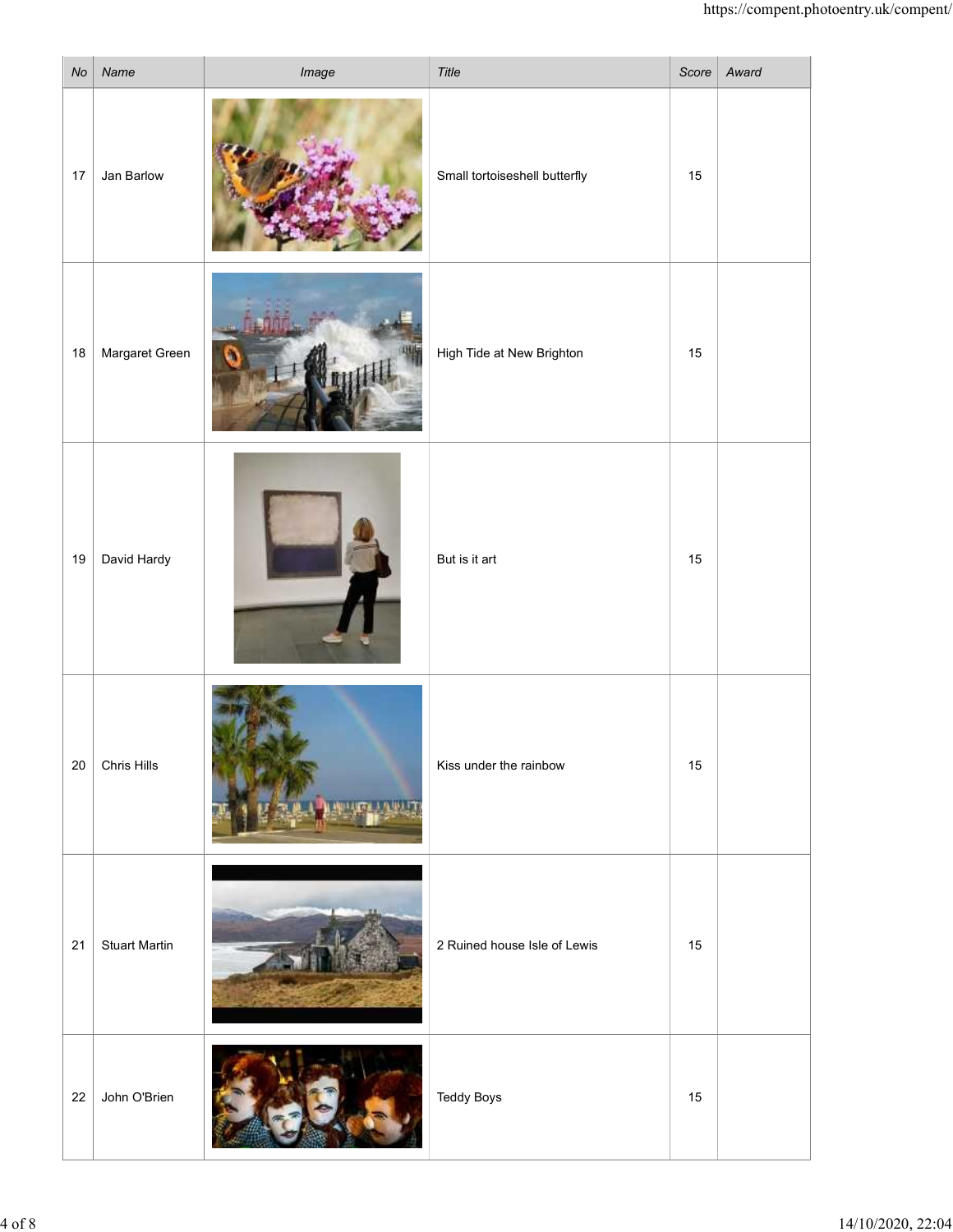|    |                     |       |                       |    | https://compent.photoentry.uk/compent/ |
|----|---------------------|-------|-----------------------|----|----------------------------------------|
|    | $No$ Name           | Image | Title                 |    | Score   Award                          |
|    | $23$ Bill Salkeld   |       | Allotment scarecrow   | 15 |                                        |
| 24 | <b>Bill Salkeld</b> |       | Red Leaf              | 15 |                                        |
|    | 25   Pat Sawas      |       | Engrossed in his book | 15 |                                        |
|    | 26   Brian Smith    |       | Isolated              | 15 |                                        |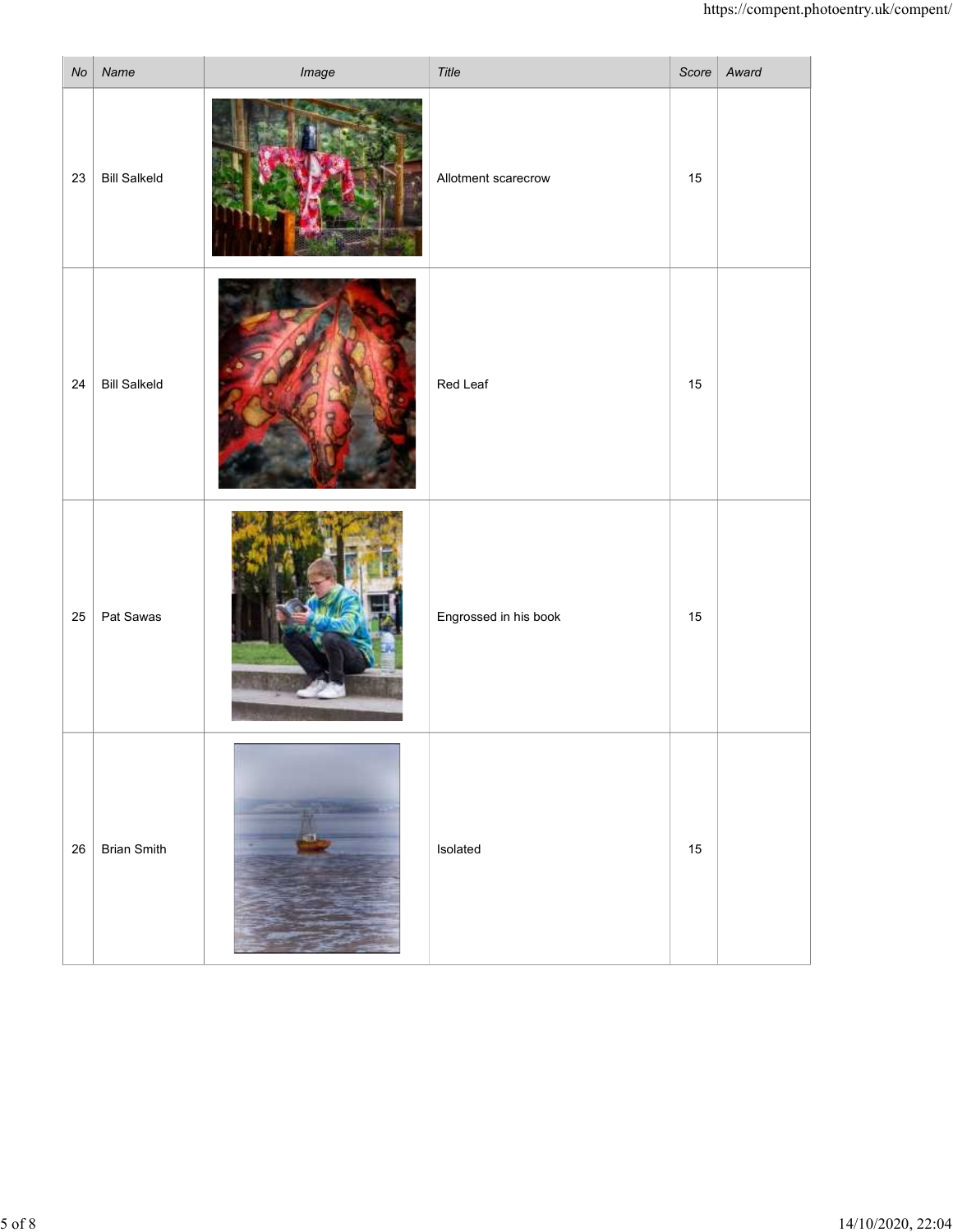| No | Name         | Image | Title                         |    | https://compent.photoentry.uk/compent/<br>Score Award |
|----|--------------|-------|-------------------------------|----|-------------------------------------------------------|
| 27 | Les Stringer |       | In The Shadows                | 15 |                                                       |
| 28 | Jan Barlow   |       | Sunshine and shadows          | 14 |                                                       |
| 29 | lan Denby    |       | Lone Tree                     | 14 |                                                       |
| 30 | David Hardy  |       | Stairwell 2                   | 14 |                                                       |
| 31 | Pat Sawas    |       | Shadows on Building hoardings | 14 |                                                       |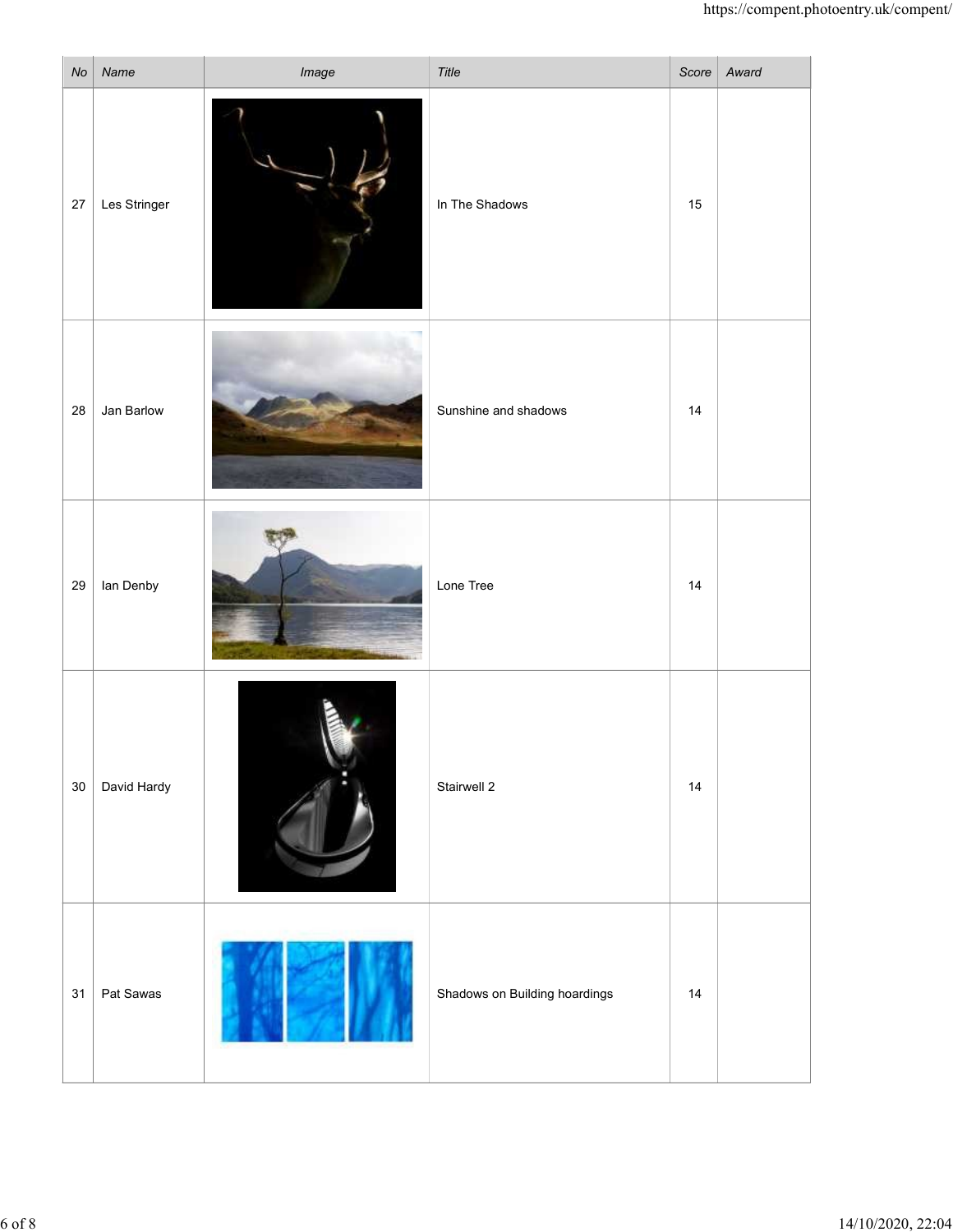|    |                     |                       |                         |    | https://compent.photoentry.uk/compent/ |
|----|---------------------|-----------------------|-------------------------|----|----------------------------------------|
| No | Name                | Image                 | Title                   |    | Score Award                            |
| 32 | <b>Gary Schultz</b> |                       | After the rain          | 14 |                                        |
| 33 | lan Tasker          |                       | After the Harvest       | 14 |                                        |
| 34 | Mary Dolan          |                       | Potato Fields           | 13 |                                        |
| 35 | Margaret Green      |                       | Portmeirion             | 13 |                                        |
| 36 | Michael Hilton      |                       | Two Thousand and Twenty | 13 |                                        |
| 37 | Monica McCabe       | <b>CALLES AT 1999</b> | State of the Nation     | 13 |                                        |